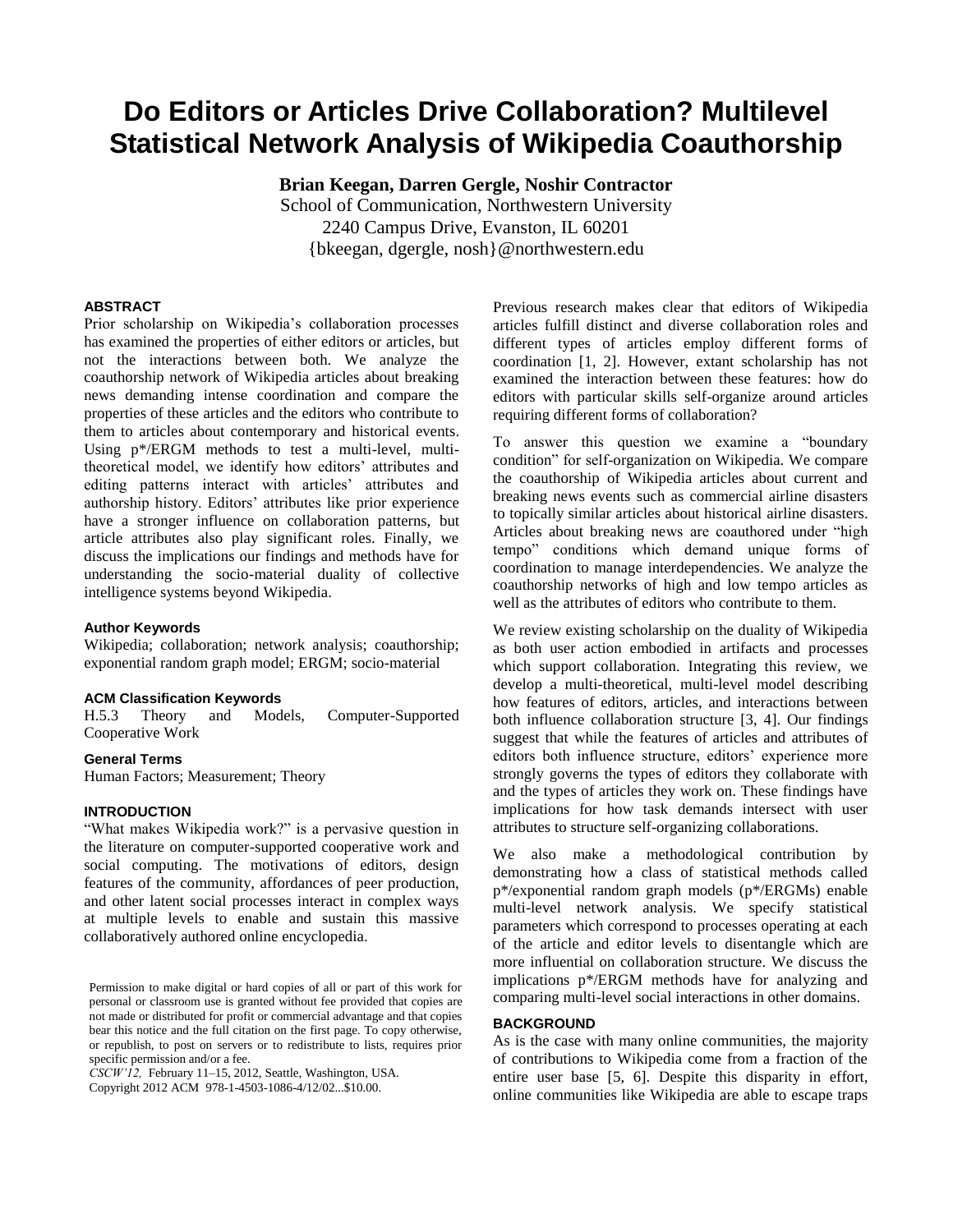such as the tragedy of the commons and social loafing owing to members' uses and gratifications [7], diverse motivations [8], affordances of peer production [9], and design features of the community itself [10]. These approaches generally emphasize the agency of individuals to form and realize their own goals. In the context of Wikipedia, editors who are motivated to fulfill particular roles like copyediting or vandal fighting [1, 11], are socialized into sub-communities with like-minded collaborators [12], and recognize or revert the contributions of other editors [13].

Peer-production communities are oriented around producing and maintaining an artifact such as an operating system or encyclopedia article. Although these artifacts are the agglomeration of individual users' actions, artifacts like Wikipedia articles are embedded within socio-technical systems which imbue them with innate agency. This material agency enables them to operate outside of the control of any single person and emerges from the network of user and system interactions [14]. In the context of a Wikipedia article, content added or reverted by other editors, markup language interpreted into style formatting by the MediaWiki software, and page protections enforced by administrators are examples of articles "acting" on their "own" outside of any one user's direct control.

Coauthorship patterns on Wikipedia thus foreground the duality of persons and material artifacts [14-16]: collaborations occur around articles exhibiting particular features but articles also emerge from the contributions of editors with distinct traits. The material agency of articles such as topic, quality, age, or number of contributors influences the types of editors who are capable of making further contributions to an article. For example, a featured article about Barack Obama probably will not preserve contributions from newly-registered editors identifying with the Tea Party movement. However, the properties of editors also influence the types of articles they choose to edit and maintain. The human agency of these actors manifests in attributes such as varying expertise, editing experience, and roles. For example, a college freshman who uploads photos about soccer players will be unlikely to take up correcting formulae on general relativity. This suggests the features and attributes of *both* articles and editors influence the selforganization of collaboration on Wikipedia.

While scholars have articulated rationales for how and why collaboration and social action emerge from both internal human agency (what we refer to as editor-focused attributes) as well as external social foci (what we refer to as article-focused features), the interaction between these two approaches has not been studied. We review and identify themes from each of these literatures to motivate a statistical analysis which allows us to "decouple" this duality and model the individual influences as well as interactions between editor attributes, article features, structural pattern of editors' contributions to articles, and

structural patterns of an article's contributions from editors. We advance CSCW scholarship by using a statistical approach that allows us to simultaneously examine how the features of articles, attributes of editors, and these network structures *all* influence the organizations of Wikipedia collaborations. While processes which occur at a single level of analysis (such as 1 and 2 below) certainly play a role, we expect the *interactions* between each of (1) an editor's attributes and his or her history of editing other articles, and (2) an article's features and its history of revisions from other editors, will provide a more complete account of self-organization on Wikipedia.

- 1. Editor based attributes. For example, do experienced editors contribute to more articles than nonexperienced editors?
- 2. Article based features. For example, do breaking news articles involve more editors than traditional articles?
- 3. Editor-focused interactions with article features. For example, is an experienced editor more likely to contribute to breaking news articles if they previously contributed to *other breaking news articles* than a nonexperienced editor?
- 4. Article-focused interactions with editor attributes. For example, are breaking news articles more likely to attract contributions from experienced editors if *other experienced editors* have also contributed than nonbreaking news articles?

In the following sections we examine the prior literature that has typically focused either on article-focused features or editor-focused attributes and aim to consolidate this work using a multi-theoretical, multi-level modeling approach that allows us to describe how both features of articles, editors and the interactions between them influence the structure of collaborations on breaking news events about commercial airline disasters.

## **Article-focused: Task Coordination and Social Foci**

The demands of coordinating coauthorship on Wikipedia articles vary substantially with the age of the article and the number of contributors to it [2, 17]. An additional dimension is the contemporary salience of an article. Like other forms of social media [18], current and breaking news events uniquely motivate editors to contribute to and collaborate in Wikipedia [19]. However, co-authoring an article about breaking news events like commercial airline disasters involves complex, time-sensitive, and highly interdependent tasks. In this section we review how the features of breaking news articles not only influence patterns of coauthorship, but how these article-focused features *interact* with the attributes of the editors who contribute to these articles.

Although prior research suggests the compounding coordination costs of many editors engaged in interdependent work will inhibit the development of high quality Wikipedia articles [2, 17], articles about breaking news complicate this assumption. On one hand, Wikipedia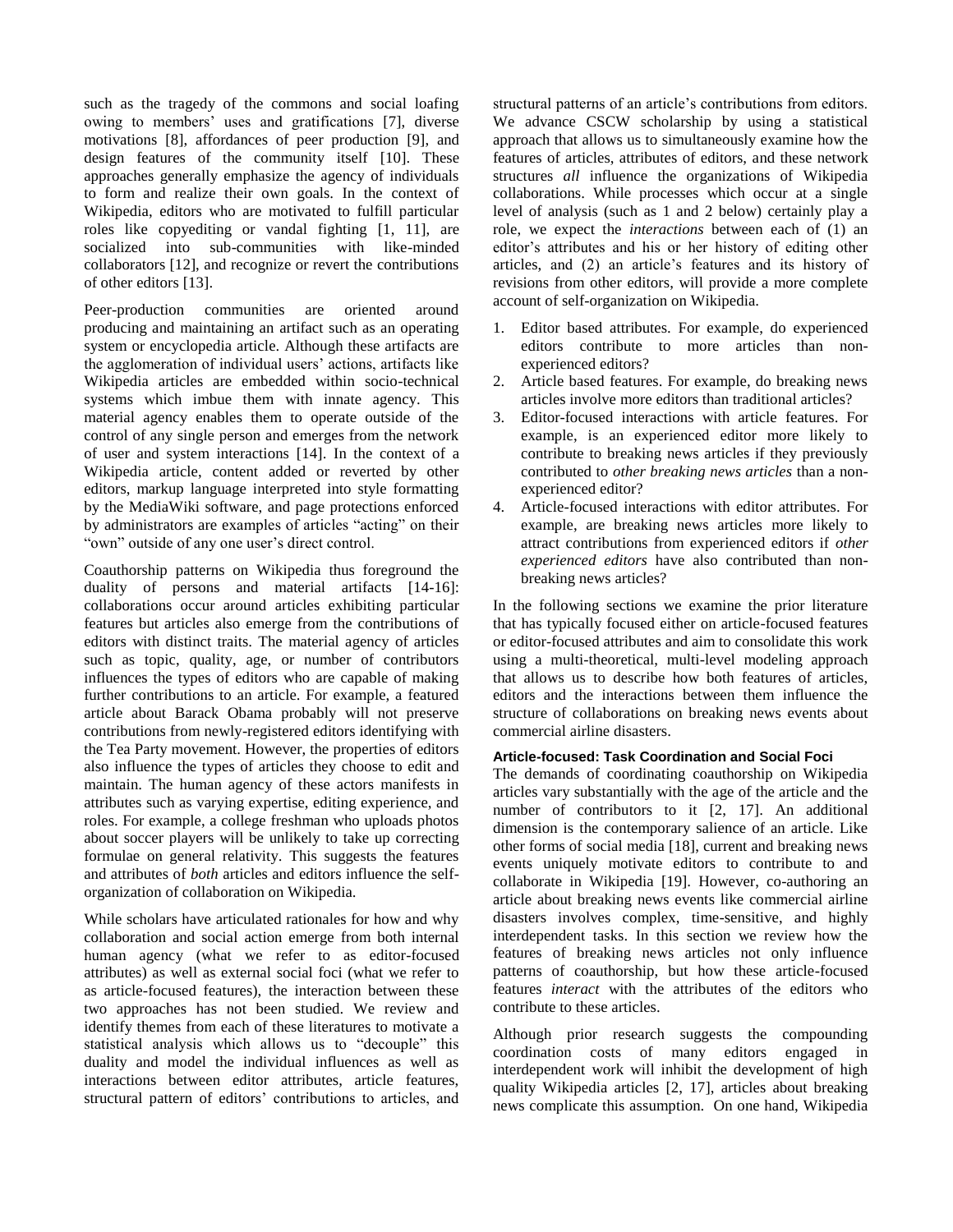articles about breaking news events are often perceived to be exemplars of timeliness, breadth, and reliability in the immediate aftermath of an event like the Virginia Tech massacre [20]. On the other hand, the concentration of new editor activity is also densest while the article is less than 24 hours old and being intensively developed [19].

The popularity and quality of these articles in spite of these constraints poses a paradox in which "breaking articles" remain high quality in spite of the number of editors attempting to make simultaneous contributions with incomplete information and no centralized coordination. Examining the features of only articles or editors may present an incomplete picture and the novel coordination processes which enable these articles to be rapidly authored but also high quality likely emerge from the interactions between features of the article and attributes of its editors.

We argue these breaking news articles belong to a class of *high-tempo collaborations* characterized by non-routine and extremely urgent work, abrupt consequences, and intense attention. Coordination in these volatile environments demands high levels of heedful and interrelated action, knowledge integration, and information processing [21]. These "emergent response groups" are unique because group members have diverse motivations, mixed perspectives, varied resources to contribute, and substantial volition to come and go as they please. These factors contribute to unstable task definitions and the pursuit of potentially conflicting goals [22].

Members of these collaborations adapt by re-tailoring and sharing their particular expertise, emphasizing trust through action rather than credibility through expertise, and relying on narratives and knowledge artifacts to document actions taken [22]. What emerges from the on-going and repeated interactions between both editors and the article as they expand, update, copy edit, and fight vandals is not only the content of the article but also an artifact narrating prior actions and decisions.

Thus, an article feature such as being breaking or nonbreaking is an important variable for modeling the collaboration patterns of editors. The salience of the topic and demands of coordinating interrelated tasks makes breaking news articles *foci* which actively bring people together and shapes their collective action much more than articles about historical events which do not demand hightempo collaborations [23]. Therefore, we expect that articles about breaking news events may attract more editors than Wikipedia articles about non-breaking news events. Thus, we expect:

**H1** Article attributes like salience will co-vary with number of editors. Breaking news articles will attract more editors than non-breaking articles.

There are latent tendencies for breaking news articles to receive many contributions (discussed above) or experienced editors to simply be prolific or engaged in many articles (discussed in the next section). However, considering the features of the article absent the attributes of the editors who contribute to it is necessarily incomplete. For example, the "sink or swim" coordination demands of a breaking news article or attempts to limit "dysfunction from diversity" [24] may predispose editors to only want to collaborate with other editors who exhibit similar characteristics or qualifications as themselves on a breaking news article. If other experienced editors are contributing this may be social proof about the collaboration and may attract other experienced editors. This would manifest as an article-focused homophily in which the attributes of the article result in similar kinds of editors collaborating [25].

**H2** Article attributes like salience will co-vary with the types of editors who collaborate with each other. Experienced editors will co-author with other experienced editors on breaking news articles.

#### **Editor-focused: Social Roles and Identity**

An alternative rationale why collaborations around breaking news articles exhibit different processes of self-organization revolves around the attributes of the editors who contribute to these articles rather than the features of the articles themselves. Editor-focused attributes like experience can potentially explain why some editors contribute to more articles than others, but also how these editor attributes interact with article features and lead users to fulfill distinct roles contributing to particular types of articles.

Roles in social media manifest as behavioral regularities, structural position, social action, or self-identification. These roles form complex ecologies which are defined in relation to other roles such as substantive experts, technical editors, counter-vandalism, and community building [26]. Other typologies have identified the placeholders, completers, housekeepers, and shapers who contribute, integrate, and shape content on Wikipedia [27].

In general, roles are resources that enable individuals to adapt to new contexts by creating new structures as well as imitating behaviors that were previously successful [28]. Because dedicated Wikipedia editors have distinct but stable behavioral patterns [6], editors can be classified into distinct roles based on the distribution of their activity [1]. The patterning of interactions among editors inhabiting particular social roles across different breaking news article collaborations can potentially explain how breaking news articles are co-authored in spite of steep coordination costs.

Editors may have a particular interest in contributing to topical areas such as airliner disasters (the topic explored in this paper). Experienced editors in this domain may have deep expertise about the appropriate vocabulary and style for describing an accident or knowledge about relevant citations [12]. Thus, these editors' may be fulfilling "caretaker" roles in which they edit many articles while less experienced editors specialize on fewer articles.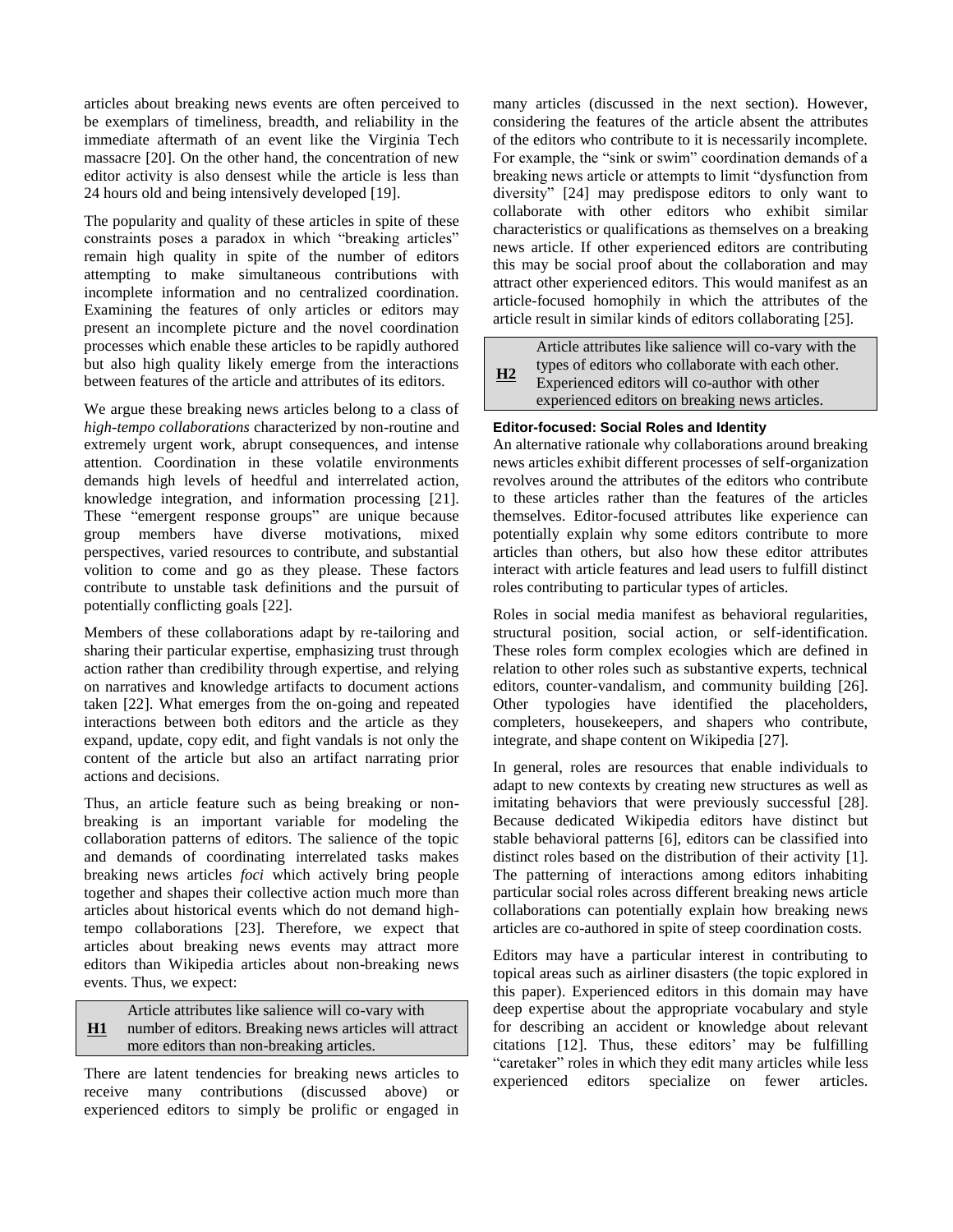

**Figure 1: Visualization of p\*/ERGM attribute interaction parameters that capture varying attributes of both the editors and the articles in Wikipedia. Dark-red circles are expert editors, medium-red circles are apprentice editors, and light-red circles are non-expert editors. Dark-blue squares are breaking articles, medium-blue squares are contemporaneous articles, and light-blue squares are historical articles.**

|    | Editor attributes like experience will co-vary with |
|----|-----------------------------------------------------|
| H3 | the number of articles edited. Experienced editors  |
|    | contribute to more articles than other editors.     |

Again, considering the attributes of editors separately from the features of the articles they edit presents an incomplete account by divorcing the role editors play from the resources to which they contribute. Experienced editors may self-identify as "breaking news editors" who preferentially edit these articles out of novelty or immediate gratification of contributing to an in-demand information artifact. Experienced editors preferring to edit only breaking news articles would manifest as a pattern of editor-focused homophily in which the attributes of editors cause them to contribute to similar kinds of articles. Thus, we expect:

**H4** Editor attributes like experience will co-vary with the types of articles they edit. Experienced editors will be more likely to contribute to similar types of articles than dissimilar types of articles.

#### **Alternative Explanations for Collaboration Structure**

In addition to the hypothesized explanations, we expect a variety of alternative processes could account for differences in collaboration structures between articles covering breaking, contemporary and historical events. We control for the influence of these factors by including them as parameters in the model in addition to our hypothesized variables of interest (breaking news article and editor experience).

Article features such as the severity of a catastrophe, proximity to developed countries, evaluated quality, and article length are also likely to influence collaboration patterns. For example, in our corpus of breaking news events centering on airline disasters we expect that the number of fatalities and survivors of an accident will be strongly correlated with the amount of attention an article receives from Wikipedia editors. Wikipedians also exhibit a "self-focus bias" in which geographic proximity influences

why articles appear in one language but not another [29]. We expect that accidents occurring within or near developed countries will receive more attention from editors than accidents occurring in developing countries. Finally, a number of studies have identified that the number of editors, length of an article, and article quality are all correlated [30, 31]. We use both the article quality and article length as controls on the number of editors who contributed to the article.

Editor attributes such as tenure in the community and whether or not the editor is registered are also likely to influence the likelihood of editors making contributions to articles of various types. Editors who started editing earlier in Wikipedia's history likely have greater familiarity with best practices and may be more involved in editing many articles [12]. We also expect registered editors are both highly motivated and more committed to the community, both of which lead them to make more contributions than non-registered editors [10].

## **OUR APPROACH**

Establishing which of the collaboration processes is most influential requires a model accounting for the simultaneous contribution of each of these processes. However, owing to the methodological limitations of common types of network analysis, studies often only examine one level of analysis which accounts for little of the overall variance in the network. Analyzing the effects of network parameters interacting at different levels of analysis allow us an integrated test of complimentary and competing theories of how network structure emerges [3, 4].

While descriptive approaches and regression analyses serve valuable purposes for answering particular research questions, these approaches are limited to analyzing the properties in a "snapshot" of a network. These kinds of analyses cannot explain the endogenous processes of how the network structures itself nor the simultaneous influence of exogenous actor-level attributes on the network structure.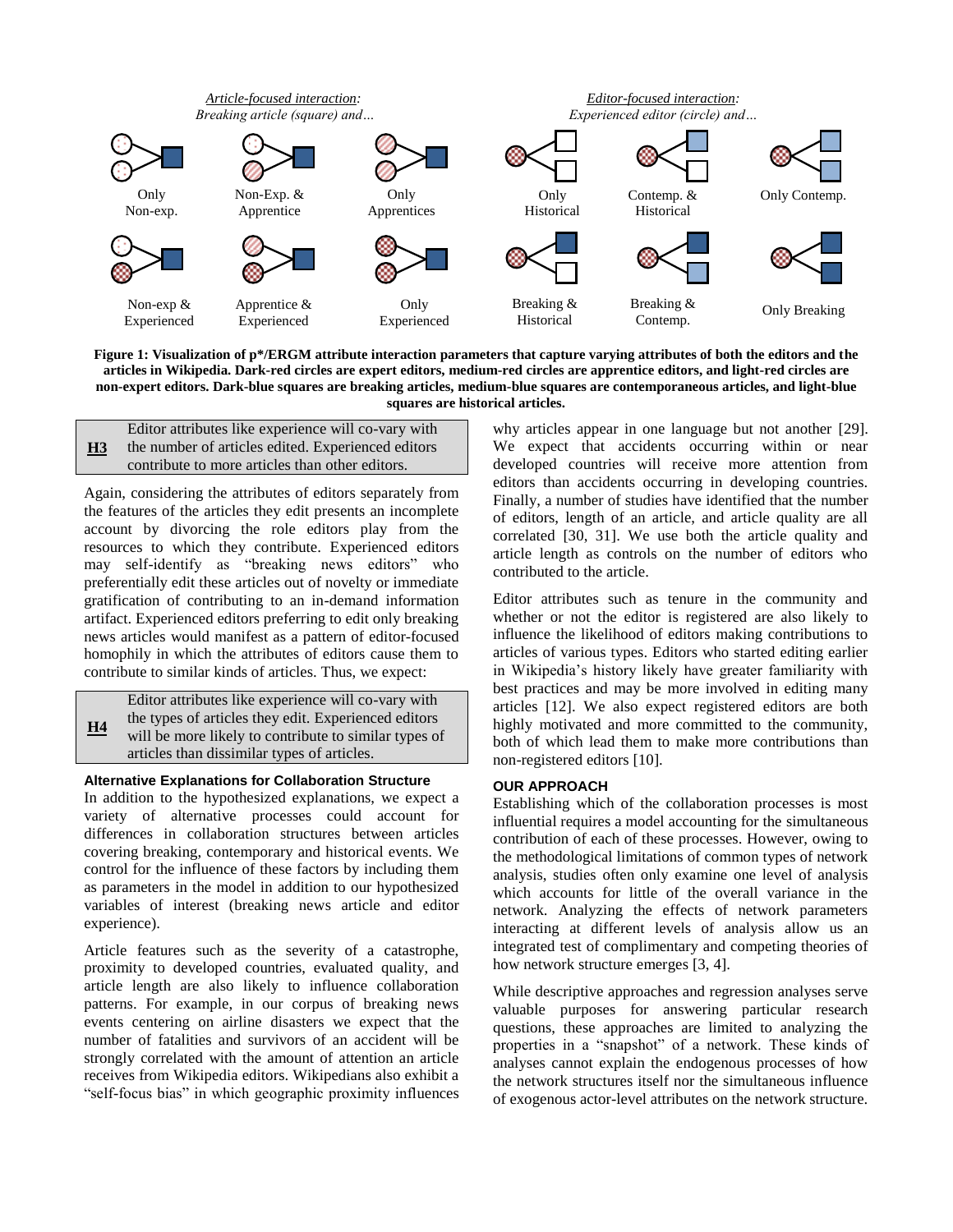Statistical models like p\*/ERGMs extend the logic of multivariate logistic regression to relational data: the presence or absence of a binary tie in a network is an outcome variable predicted by a vector of independent variables called parameters. These parameters correspond to theoretically-motivated structural characteristics(s) we believe are more or less likely to occur in the distribution. Visualizations of these parameters are provided in Figure 1.

Because the likelihood that a network tie is present or absent in a network is not independently and identically distributed (IID) from other network ties' likelihoods, a statistical model must account for these dependencies [32]. In a p\*/ERGM, parameters allow the models to reflect dependencies on both endogenous tendencies for ties to exist because of other local structures in the network (e.g., popular articles continue to attract more editor attention) as well as exogenous attribute covariates (e.g., experienced editors prefer to work with other experienced editors). These methods allow us to test hypotheses about the tendency for ties to form as a result of the properties of the sending node, receiving node, as well as the presence and properties of other local ties and nodes.

The model produces a set of parameter estimates whereby estimates of zero indicate the modeled effect does not alter the likelihood from random chance, a positive parameter suggests the effect increases the likelihood of a tie, and a negative parameter implies the effect decreases the likelihood of a tie. Significance is tested using a *t-*ratio and concluded to be significant when the absolute value of this ratio exceeds a critical t-value of 1.96. Details about the specification, estimation, and simulation of p\*/ERGMs are beyond the scope of this paper but can be found in [32-35].

#### **DATA, VARIABLES, AND METHODS**

A variety of Wikipedia article genres like natural disasters, sporting events, and political scandals exhibit high tempo features which should require unique forms of coordination. We examine articles about commercial airline disasters for this study because these incidents occur with sufficient regularity to generate a large sample but are also "normal accidents" involving complex technology with prompt and serious consequences which make reliably notable events warranting coverage in Wikipedia.

Articles for the corpus were drawn from the "List of accidents and incidents involving commercial aircraft."<sup>1</sup> Our sample excludes hijackings and other instances of terrorism (such as the four flights involved in the September 11 attacks) because these incidents represent an archetype of catastrophe with distinct attention, salience, and causal attributions compared to "typical" accidents attributable to crew error, mechanical failure, or weather conditions. The resulting corpus includes 249 articles about

 $\overline{\phantom{a}}$ 

commercial airline disasters which occurred since January 1990 and through December 2010.

Based on the list of articles identified above, we developed a tool to extract and stitch together XML revision histories for each article using Wikipedia's "Special:Export" function.<sup>2</sup> These data include revision-level data about the article name and ID, editor name and ID, timestamp, content, and comments. Registered users (*n*=6,462) identified by names and unregistered users (*n*=7,830) identified by IP addresses each have unique IDs. 14,292 unique user accounts made 58,500 revisions to this corpus between September 16, 2001 and May 24, 2011.

Each revision's article and editor ID were recorded as a duple representing an editor's modification of an article. Because p\*/ERGMs estimate the binary presence or absence of a link rather than the weight or strength of a link, repeated editor-article duples were discarded creating a binary edgelist of 23,903 unique editor-article interactions. The edgelist was imported to the statnet statistical network analysis package in R for analysis using the ergm library [36]. The size of the resulting network required us to analyze the data on high-memory computing instances on Amazon Web Services' Elastic Cloud Compute (AWS EC2) infrastructure.

## **Bipartite Network Modeling**

We conceptualize the Wikipedia revision data as a network consisting of a set of actors and a set of relationships among these actors. While traditional network analysis emphasizes unipartite or one-mode data where the relationships are between a single type of actor (i.e., people-to-people), two unique sets of actors actually exist in Wikipedia: editors and articles.

Because it is nonsensical for an article to edit another article or a user to edit another user, we structure our interaction data as a *bipartite graph* in which the nodes can be partitioned into exactly two mutually exclusive sets of actors such that ties only exist between sets and no ties exist within a set [37]. Thus, a link exists between an editor node, *E*, and an article node, *A*, if *E* made a contribution to *A*, but neither *E*-*E* nor *A*-*A* links can exist. This bipartite structure is alternatively referred to as a "two-mode" or "affiliation" network. A bipartite network is a natural approach for modeling collaboration because it explicitly models the duality of persons and groups: a link between the social actors as one level of analysis and the groups to which they belong as another [15]. We employ p\*/ERGM parameters designed specifically for bipartite networks [34, 35].

#### **Node Attribute Construction**

l

A variety of article and editor variables were extracted from either the revision histories or article content to provide covariates for control, analysis, and modeling.

<sup>&</sup>lt;sup>1</sup> [http://en.wikipedia.org/wiki/List\\_of\\_accidents\\_and\\_incidents\\_](http://en.wikipedia.org/wiki/List_of_accidents_and_incidents_involving_commercial_aircraft) [involving\\_commercial\\_aircraft](http://en.wikipedia.org/wiki/List_of_accidents_and_incidents_involving_commercial_aircraft)

<sup>&</sup>lt;sup>2</sup> <http://en.wikipedia.org/wiki/Special:Export>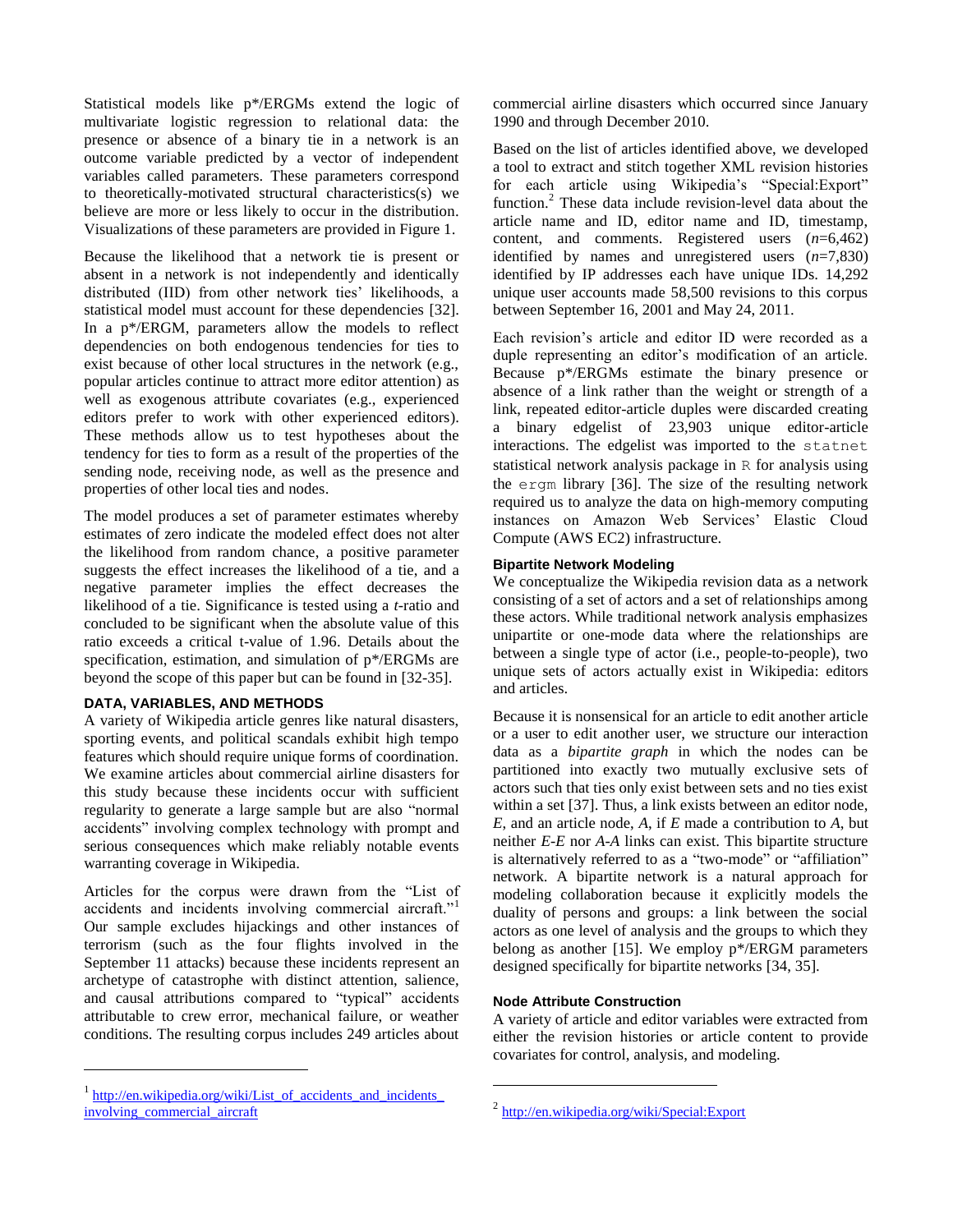- **Article attributes**  The date of the incident and timestamp of the first edit to the article were recorded. Based upon the difference between these times and Wikipedia's creation in January 2001, three possible types of articles exist: *breaking articles* about events which are written within 72 hours of the incident (*n*=93), *contemporaneous articles* about events which happened while Wikipedia existed but were written well after the incident (*n*=50), and *historical articles* about events which predated Wikipedia's existence and are thus written well after the event (*n*=106).
- **Other article attributes**  The *word count* excluding markup syntax is recorded as a continuous variable. The modal *article quality* as evaluated by associated WikiProjects is coded as one of seven categorical attributes ranging from Stub to Featured Article-class.
- **Incident attributes**  The count of *fatalities* and *survivors* are recorded for each event as controls for the severity and thus salience of a particular incident. A dummy control variable for *OECD location* coded whether or not the crash occurred within or off the coast of one of the 34 developed member nations of the OECD.
- **Editor attributes**  The total number of revisions an editor made *within the corpus* over the 10 year span of time was recorded as an edit count. This count was binned into three categories to capture topical editing experience: 1 to 3 contributions (4 is the mean) was *unexperienced* (*n=*12,148), 4 to 42 contributions (mean plus one standard deviation) was an *apprentice* (*n*=1,992), and 43 or more contributions was *experienced* (*n*=152). Editors who had registered accounts (*n*=6,462) were dichotomized from non-registered users (*n*=7,830). Finally, editors were partitioned into three classes: *early contributors* who made their first contribution to the corpus before 2008 (*n*=5,366), *middle contributors* who made their first contribution to the corpus from 2008 to 2010 (*n*=6,224), and *late contributors* who made their first contribution to the corpus between 2010 and the present (*n*=2,702).

## **P\*/ERGM CAPTURES MULTILEVEL INTERACTIONS**

We specify one large  $p^*$ /ERGM which includes single level main effects and structural tendencies (summarized on Table 1) as well as multi-level attribute interaction parameters (summarized on Table 2) to test our four hypotheses. This method reproduces similar "main effects" findings for the control variables as previous studies: the likelihood of editors revising an article increases with every additional fatality associated with the incident, incidents occurring in or near OECD nations, higher quality, longer word counts, early contributors, and registered users.

We also specify endogenous structural parameters which control for the latent tendency for links to be created by chance (*edges*), the network-level tendencies for articles or editors to become highly centralized (*article* and *editor degree distribution*), and the local-level tendencies for articles to accumulate multiple editors (*multi-editor article* 

| <b>Structural tendencies</b>                          |                         |
|-------------------------------------------------------|-------------------------|
| Edges                                                 | $-2.626$ $(-217.0)$ *** |
| Multi-editor article tendency                         | $0.01321(2.89)$ ***     |
| Multi-article editor tendency                         | $0.08042(36.9)$ ***     |
| Article degree distribution $(\alpha=2.5)$            | $-4.476(-16.8)***$      |
| Editor degree distribution $\overline{(\alpha=0.25)}$ | $4.616(68.6)$ ***       |
| <b>Article features</b><br>Controls                   |                         |
| <b>Fatalities</b>                                     | $1.22E-03$ $(20.9)$ *** |
| <b>Survivors</b>                                      | $1.61E-04(1.40)$        |
| Location: OECD                                        | $0.145(24.9)$ ***       |
|                                                       | $0.158(21.9)$ ***       |
| $Quality - Start$                                     |                         |
| $Quality - C$                                         | $0.371(56.1)$ ***       |
| $Ouality - B$                                         | $0.366(93.4)$ ***       |
| $Quality - GA$                                        | $0.309(11.2)$ ***       |
| $Ouality - FA$                                        | 0.127(1.38)             |
| Word Count                                            | 6.51E-05 $(8.00)$ ***   |
| Main effects (Hypothesis 1)                           |                         |
| Temporal Type - Contemporaneous                       | $-0.549(-33.1)$ ***     |
| Temporal Type - Historical                            | $-0.519(-45.3)$ ***     |
| <b>Editor</b> attributes                              |                         |
| Controls                                              |                         |
| Registered                                            | $0.700(86.3)$ ***       |
| Cohort - Middle contributor                           | $-0.137 (-6.87)$ ***    |
| Cohort - Late contributor                             | $-0.154$ $(-3.45)$ ***  |
| Main effects (Hypothesis 3)                           |                         |
| Experience - Apprentice                               | $-4.14$ $(-525.2)$ ***  |
| Experience - Experienced                              | $-2.00(-66.3)$ ***      |

**Table 1: "Main effect" p\*/ERGM estimates (t-statistics). Estimates are net of parameters in Table 2. Cells are shaded green for positive & significant estimates and red for negative & significant estimates. p = \*\*\* < 0.001 < \*\* < 0.01 < \* < 0.05**

*tendency*) as well as editors to contribute to multiple articles (*multi-article editor tendency*). The estimates for these parameters are listed in Table 1 as "structural tendencies."

The estimate for the negative *edges* parameter reflects the log-likelihood of a network tie appearing entirely by chance and serves as the "intercept term" reflecting the density of the network if no other effects were present. This can also be interpreted as the "cost" of creating a tie which other structural tendencies, factors, and interactions will need to overcome. The positive *multi-article* and *multi-editor* structural parameters respectively reflect the latent tendency for articles to accumulate editors and for editors to edit many articles. The negative *article degree distribution* reflects the tendency for articles to avoid long-tailed degree distributions while the positive *editor degree distribution*  captures the tendency for editors to have a very skewed distribution. These findings suggest a tie is most likely to form between articles with few co-authors and editors who have also edited many other articles.

We find evidence for H1 that breaking news articles are more likely to attract editors than contemporaneous or historical articles. Both of these article types are less likely to have ties to other editors than breaking news articles.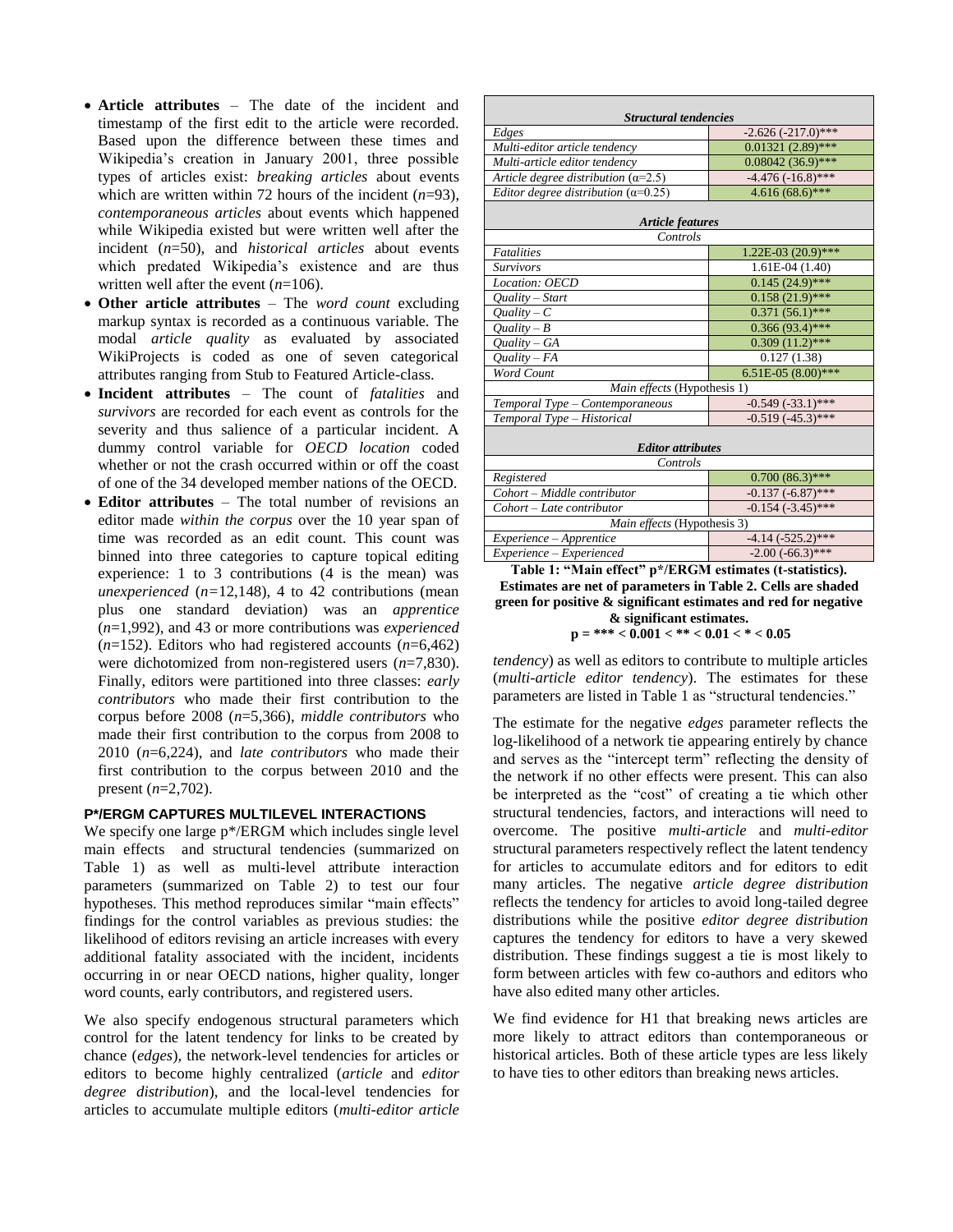| Article-focused interactions (Hypothesis 2)<br>Historical<br><b>Breaking</b> |               |                       |                |  |  |
|------------------------------------------------------------------------------|---------------|-----------------------|----------------|--|--|
|                                                                              | $-0.0109$     | Contemp.<br>$-0.0101$ | $-0.0086$      |  |  |
| Only Non-Experienced                                                         |               |                       |                |  |  |
| (PI)                                                                         | $(-2.37)*$    | $(-15.5)$ ***         | $(-1.90)$      |  |  |
| Non-Experienced &                                                            | $-0.0153$     | $-0.00122$            | $-0.01449$     |  |  |
| Apprentice (P2)                                                              | $(-3.33)$ *** | $(-2.59)$ **          | $(-3.02)$ **   |  |  |
| Only Apprentices (P3)                                                        | $-0.00317$    | $-0.03674$            | 0.00166        |  |  |
|                                                                              | $(-0.68)$     | $(-16.9)$ ***         | (0.39)         |  |  |
| Non-Experienced &                                                            | $-0.01588$    | $-0.02601$            | $-0.01590$     |  |  |
| Experienced (P4)                                                             | $(-3.46)$ *** | $(-17.5)$ ***         | $(-20.7)$ ***  |  |  |
| Apprentice &                                                                 | 0.00613       | 0.02869               | 0.00415        |  |  |
| Experienced (P5)                                                             | (1.10)        | $(28.02)$ ***         | (0.64)         |  |  |
| Only Experienced (P6)                                                        | $-0.03552$    | 0.00578               | 0.00090        |  |  |
|                                                                              | $(-19.9)$ *** | (0.85)                | (0.23)         |  |  |
| Editor-focused interactions (Hypothesis 4)                                   |               |                       |                |  |  |
|                                                                              | Experienced   | Apprentice            | Non-Exp.       |  |  |
| Only Breaking (P7)                                                           | 0.00552       | 0.11540               | $-6.027$       |  |  |
|                                                                              | (1.63)        | $(28.3)$ ***          | $(-135.9)$ *** |  |  |
| Breaking & Contemp.                                                          | $-0.06421$    | 0.01308               | $-5.977$       |  |  |
| (P8)                                                                         | $(-20.7)$ *** | $(2.50)*$             | $(-52.7)$ ***  |  |  |
| Only Contemp.(P9)                                                            | 0.04338       | 0.23140               | $-5.116$       |  |  |
|                                                                              | $(3.98)$ ***  | $(13.0)$ ***          | $(-32.7)$ ***  |  |  |
| <b>Breaking &amp; Historical</b>                                             | $-0.07691$    | $-0.01577$            | $-6.136$       |  |  |
| (PIO)                                                                        | $(-25.7)$ *** | $(-4.22)$ ***         | $(-81.7)$ ***  |  |  |
| Contemp. & Historical                                                        | $-0.05648$    | 0.08355               | $-5.517$       |  |  |
|                                                                              |               |                       |                |  |  |
| (PII)                                                                        | $(-18.5)$ *** | $(25.7)$ ***          | $(-54.8)$ ***  |  |  |
| Only Historical (P12)                                                        | 0.00056       | 0.15120               | $-5.468$       |  |  |

**Table 2: Editor-article "interaction" p\*/ERGM estimates (tstatistics) capturing the tendency for the row title to edit/be edited by the column title. Estimates are net of parameters in Table 1. Labels in parentheses next to attribute names are references for attribute interaction parameters. p = \*\*\* < 0.001 < \*\* < 0.01 < \* < 0.05**

However, the p\*/ERGM estimates testing H3 invert our expectation that experienced editors would be more likely to contribute to many articles than non-experienced editors. The negative estimates imply apprentice and experienced editors are much less likely than non-experienced editors to edit many articles. Experienced editors (within our corpus) make repeated contributions to a few articles (again only within our corpus) rather than a few contributions to many articles. This specialization points toward rejecting H3.

## **Modeling Attribute and Structural Interaction Effects**

p\*/ERGM methods stand out from traditional regression approaches in their ability to model the interactions between local editor-article authorship structure, editor attributes, and article features with parsimonious and statistically-valid parameters. We employ bipartite p\*/ERGM parameters like those visualized in Figure 1 and use them to model the complex interactions between article features and editor attributes. These feature and attribute estimates are summarized in Table 2.

There are two broad classes of interactions reflecting the two possible explanations for editor-focused or articlefocused processes to influence the collaboration structure. We use editor experience and article temporal type as the interacting attributes. "Article-focused interactions" capture the tendency for articles possessing a feature such as

"breaking news article" to be edited by actors sharing similar or dissimilar attributes like experienced/apprentice/non-experienced editor. "Editorfocused interactions" capture the tendency for editors possessing an attribute like "experienced" to contribute articles sharing similar or dissimilar features like breaking/contemporary/historical article. Figure 1 visualizes six structural signatures for article-focused interactions with editor attributes on the left and six structural signatures for editor-focused interactions with article features on the right.

Within "Article-focused interactions", we observe a general tendency for significantly fewer interactions than would be expected by chance between non-experienced editors and apprentices (P2) and experienced editors (P4). Coauthorship among non-experienced editors (P1) is likewise rarer than random chance. Likewise, there appear to be strong disincentives for apprentice editors to work with each other (P3) on articles about contemporaneous incidents. Despite our expectation that experienced editors would fulfill crucial roles in high tempo collaborations around breaking news events by intensively collaborating together, after controlling for variables such as the severity of the event, experienced editors work together on high tempo collaborations significantly less often than we would expect by chance (P6). Nevertheless, the other findings support H2 that the coordination demands of an article influence the tendency of editors with similar or dissimilar levels of experience to work together.

Within "Editor-focused interactions", editors of all levels of experience are unlikely to contribute to both breaking and historical articles (P10). The lack of shared coauthorship on breaking and historical articles suggests these are very distinct sub-genres with limited interaction between each groups' editors. However, apprentice editors have a tendency to edit diverse combinations of articles above and beyond the latent tendencies for editors to edit many articles. This offsets the main effect for apprentice editors to be unlikely to contribute to articles in general as well as the lack of a bridging role by experienced editors.

Experienced editors contribute to contemporary articles (P9) at a rate much greater than chance and make contributions to different types of articles (P8, P10, P11) at rates much less (respectively) than expected by chance. Contrary to our expectations, the effects of experienced editors' sustained contributions to only breaking (P7) or historical articles (P12) are weak and non-significant. Highly experienced editors are instead characterized by deep and sustained involvement in a few articles rather than stewardship of many articles. Instead, it is the apprentice editors who appear to play a crucial role not only contributing to many articles but also acting as crucial brokers providing bridges within breaking (P7), contemporary (P9), and historical articles (P12) as well as between these article types (P8, P11). Again, these findings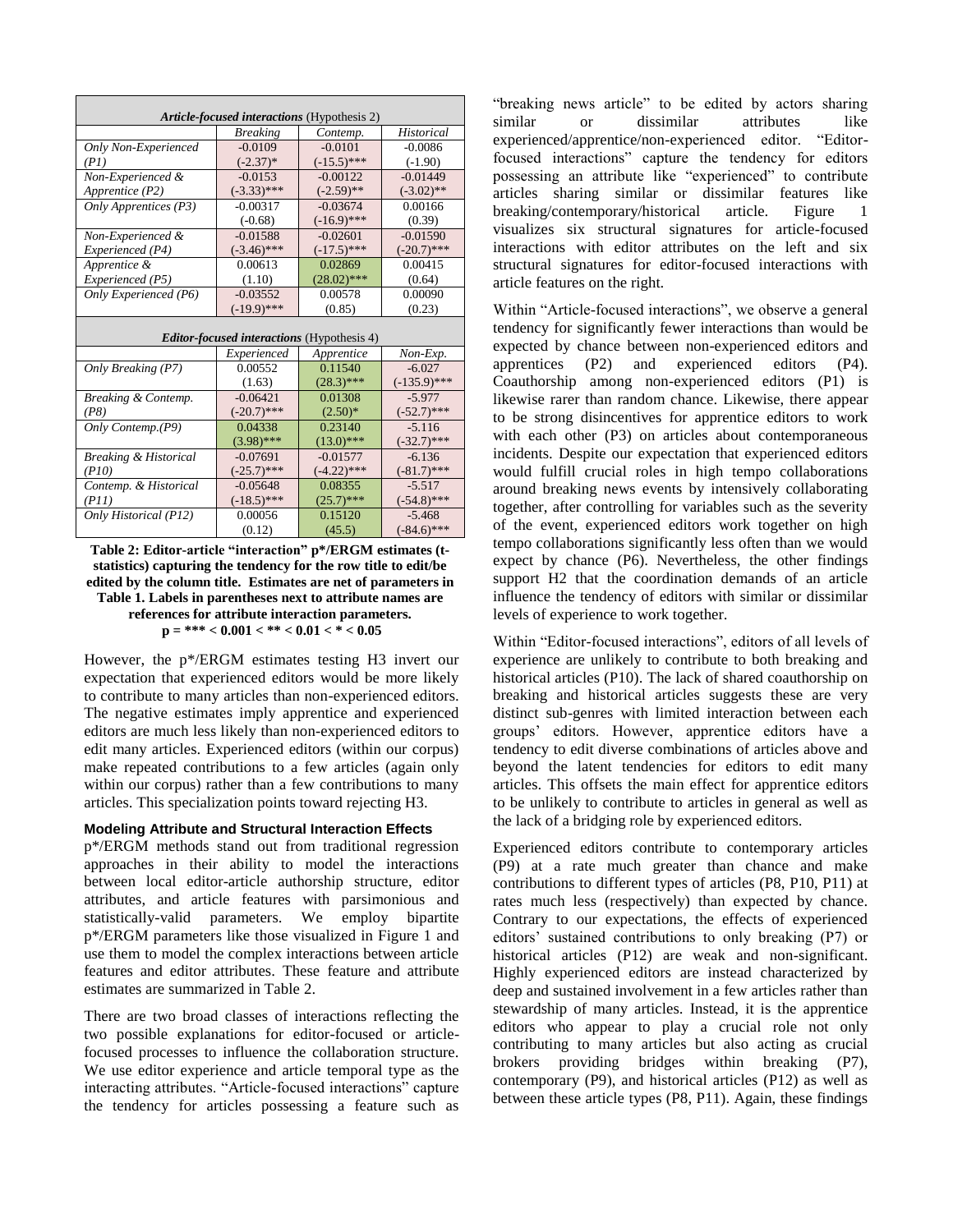

**Figure 2: Degree distribution with mean values from 10,000 simulated networks based on estimated model (in yellow) compared against observed values (in blue).**

support H4 that an editor's level of experience will influence the tendency for them to edit similar or dissimilar types of articles.

The magnitude of the coefficients for these editor-focused main effects and interaction parameters are generally larger than the article-focused parameters. This suggests the attributes and structural interactions focused on editors play a stronger role in explaining the presence and absence of links between editors and articles than the features and structures focused on articles. Thus, editor attributes are more influential on the self-organization of high tempo Wikipedia collaborations than the features of articles.

#### **Confirming Goodness-of-fit by Simulation**

The previous steps analyzed local-level processes but are these features sufficient to explain global network properties? We assess the model's goodness-of-fit by simulating other networks based on this model and use the resulting distribution of networks to compare the properties of these generated networks to the observed network [32]. Using the ergm package's "gof" function, we simulate a sample of 10,000 networks based on the p\*/ERGM in Tables 1 and 2 and measure fit using the degree distribution. Figure 2 plots the observed values (in blue circles) and distribution of simulated values (in yellow boxes) for the combined degree distribution for both modes of the network. We observe a good-fitting model because the observed distributions are almost completely bounded by the distributions from simulated networks.

## **DISCUSSION**

Adopting a socio-material approach which recognizes the agency of both articles and editors to influence the selforganization of collaboration requires analyzing the interactions between both articles and editors. We incorporated editor attributes and article features by modeling their interactions as a bipartite graph and using p\*/ERGM methods. We expanded on previous approaches by not only analyzing processes occurring at different levels of analysis but also by modeling the interactions between these levels in addition to controlling for potentially confounding processes. p\*/ERGM statistical models allowed us to disambiguate between the article-focused and editor-focused interactions by specifying a model which simultaneously incorporates each of these potentially confounding processes to assess the relative contribution of each to the network structure. This approach revealed new insights regarding how Wikipedia editors and articles selforganize in relation to one another.

Prior scholarship has either developed editor-focused accounts examining how editor attributes (e.g., experience) influence collaboration patterns [1, 26] or article-focused accounts of why some articles features (e.g., task coordination demands) lead to higher quality or more contributions [2, 17]. Our analysis is the first to simultaneously look at both levels of analysis to better understand the relationship each has on the selforganization of collaborations involving extreme coordination demands and varied editor experience. Our results suggest that editor experience and the features of articles in their contribution history have a stronger influence on the self-organization of the collaboration than article features like coordination demands and the attributes of editors who contribute to these articles. Our approach provides a more complete account of the processes which influence the structure of collaborations on Wikipedia than looking at the structure of network of just editors or articles.

Applying this approach to the paradox of how breaking news articles exhibit high quality despite steep coordination costs and varied editor experience, we unpacked how the attributes of editors have greater influence over this selforganization. These findings validated our hypotheses that not only are the coordination demands of articles matched with the number of editors who contribute to them (H1), but that coordination demands of certain article types also lead editors to seek or avoid other types of editors *depending on the type of editor* (H2).

However, as measured by both effect size and valence, the features of an article and its interactions with editor attributes play a secondary role in structuring the collaboration as compared to the attributes of editors and their interactions with article features. Although experienced editors exhibit a tendency toward concentrating their work in a few articles (H3), we found evidence that an editor's level of experience leads them to also work on or avoid certain articles *depending on the type of article* (H4).

While previous work examined how editors' varying level of expertise influenced how Wikipedia tools were used or other users were perceived and rewarded [12, 13], we demonstrate that editors' patterns of contributions are mediated through their own intrinsic attributes, the coordination demands of an article, the kinds of articles they have contributed to in the past, and the types of editors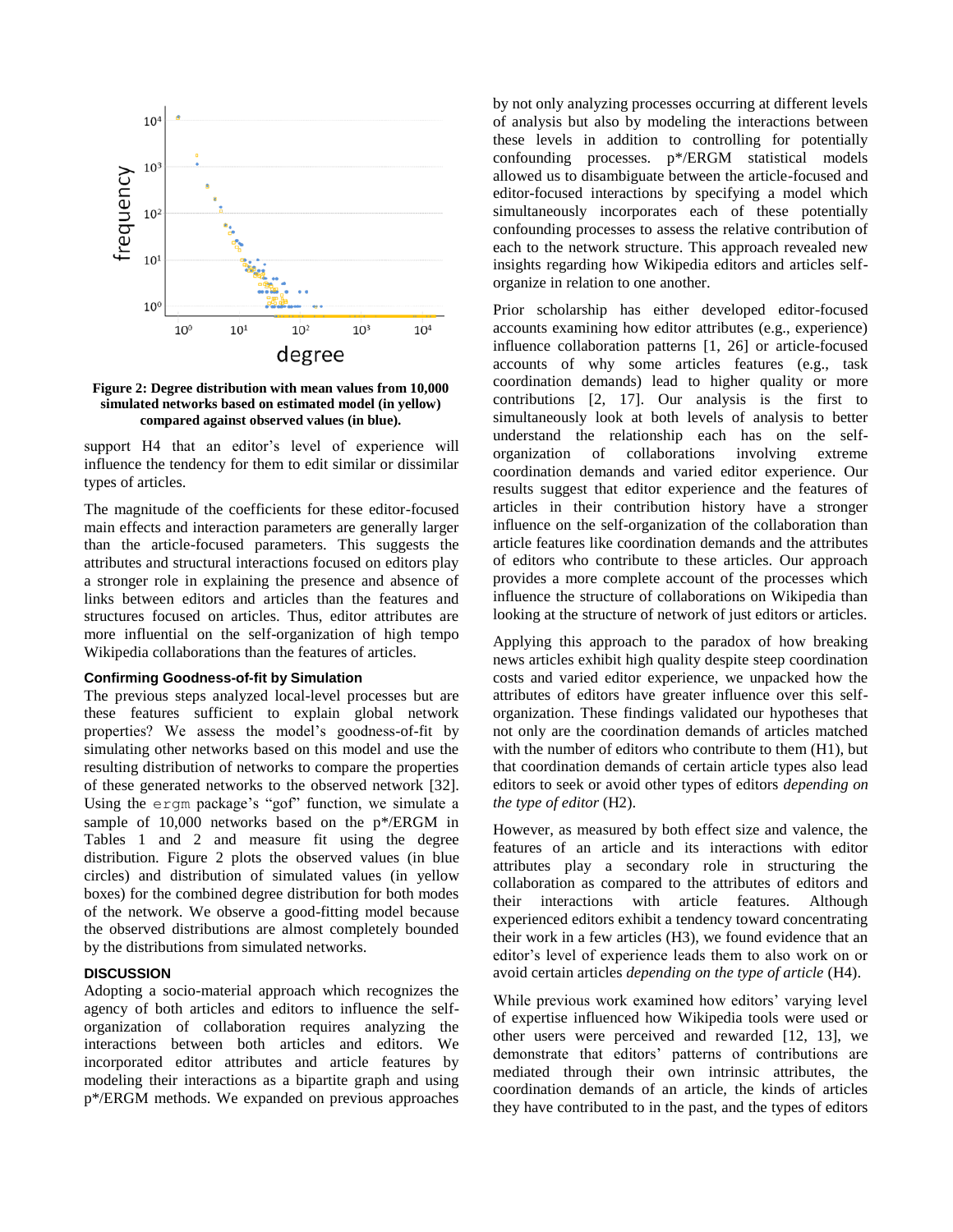who also contributed to those articles. Unwinding these intricate dependencies is crucial for understanding the processes which contribute to the formation, maintenance, dissolution, and re-emergence of social and technological interactions in Wikipedia and other online communities and distributed organizations.

#### **Implications**

Wikipedia's coverage of breaking news events suggests that peer production systems are capable of operating far from conditions of stable task demands and community membership [19]. Our findings suggest that tasks which demand high tempo knowledge collaboration may benefit more from matching users to tasks based on their own experience level and history of contributions to similar tasks in the past rather than assembling a team solely by optimizing on the demands of the task or the experience of other members of a team. Recruiting members with diverse backgrounds and interests may increase group productivity [24], but our results suggest that special care should be paid to the particular configurations and combinations of interests rather than dimensionless indices of diversity.

Statistical models allow for a more parsimonious and theoretically-coupled representation of dense and complex network structures by capturing the local-level interaction tendencies as well as the emergent macro-level structure [35]. Moreover, complex dependencies in networks are difficult to make sense of with descriptive statistics, visualizations may not provide statistically valid inferences, and due to the differences in levels of analysis parameterizing and controlling for these complex dependencies is extremely difficult, if not impossible, with traditional OLS and even hierarchical regression (e.g., mixed model) techniques.

Like regression or other statistical approaches, p\*/ERGM methods require specifying models with theoretically wellmotivated parameters in addition to translating extant theoretical constructs into appropriate network parameters. Absent a theoretical rationale for model specification and appropriate controls, both types of models can recover spurious relationships. However, these approaches suggest scholars can pose more meaningful research questions about multi-level and multi-theoretical processes about selforganization in collective intelligence systems.

p\*/ERGMs also allow comparative network analysis by examining the similarities of the processes which structure networks of very different size, scale, and context [38]. This analysis only looked at one particular sub-genre of articles about airline crashes, but it would be possible to estimate models for other topics with a breaking news component such as earthquakes, hurricanes, or sporting events. p\*/ERGMs for each of these could be estimated and a metaanalysis performed to compare the collaboration practices across topics or even other collaboration systems.

## **Limitations and Future Work**

p\*/ERGM methods are computationally intensive and become even more so as both the complexity of the model and the number of nodes in the network increases. Although new "peta-scale" computational infrastructures may address these bottlenecks, for the time being extending p\*/ERGM methods to very large networks containing tens of millions of nodes like the entire Twitter, Facebook, or Wikipedia graphs is impractical. However, well-motivated boundary specification and comparative analysis or sampling approaches combined with meta-analyses can make largescale analysis more tractable [39].

The p\*/ERGM we employed assumed the data was crosssectional and thus omitted potential temporal dependencies such as a tendency for an editor to contribute *after* another editor contributes. Longitudinal models of network change and dynamics can also be specified [40]. Although, editors' social roles play a role in coordinating work, it may also be the case that articles can fulfill "roles" socializing editors into particular collaboration norms or introducing them to effective coordination practices. In light of the influence of these editor-focused attributes, future work should unpack how an editor's temporal "trajectory" of contributions influences the types of roles they fulfill across articles.

We encourage other researchers to adopt p\*/ERGM methods to ask better questions about multi-level and multitheoretical processes which influence communication patterns, knowledge sharing, and distributed collaboration in collective intelligence and other socio-technical systems.

#### **ACKNOWLEDGMENTS**

We would like to thank members of the CollabLab and SONIC groups for development assistance and feedback.

# **REFERENCES**

- 1. Welser, H. T., Cosley, D., Kossinets, G., Lin, A., Dokshin, F., Gay, G. and Smith, M. Finding social roles in Wikipedia. In *Proc. iConference'11,* ACM (2011): 122-129.
- 2. Kittur, A., Lee, B. and Kraut, R. Coordination in collective intelligence: the role of team structure and task interdependence. In *Proc. CHI'09*, ACM (2009): 1495-1504
- 3. Contractor, N. S., Wasserman, S. and Faust, K. Testing multitheoretical, multilevel hypotheses about organizational networks. *Academy of Management Rev*, 31, 3 (2006), 681-703.
- 4. Monge, P. R. and Contractor, N. S. Theories of Communication Networks. Oxford U. Press, 2003.
- 5. Kittur, A., Chi, E., Pendleton, B. A., Suh, B. and Mytkowicz, T. Power of the Few vs. Wisdom of the Crowd: Wikipedia and the Rise of the Bourgeoisie. In *Proc. CHI'07,* ACM (2007).
- 6. Panciera, K., Halfaker, A. and Terveen, L. Wikipedians are born, not made: a study of power editors on Wikipedia. In *Proc. GROUP'09,* ACM (2009): 51-60.